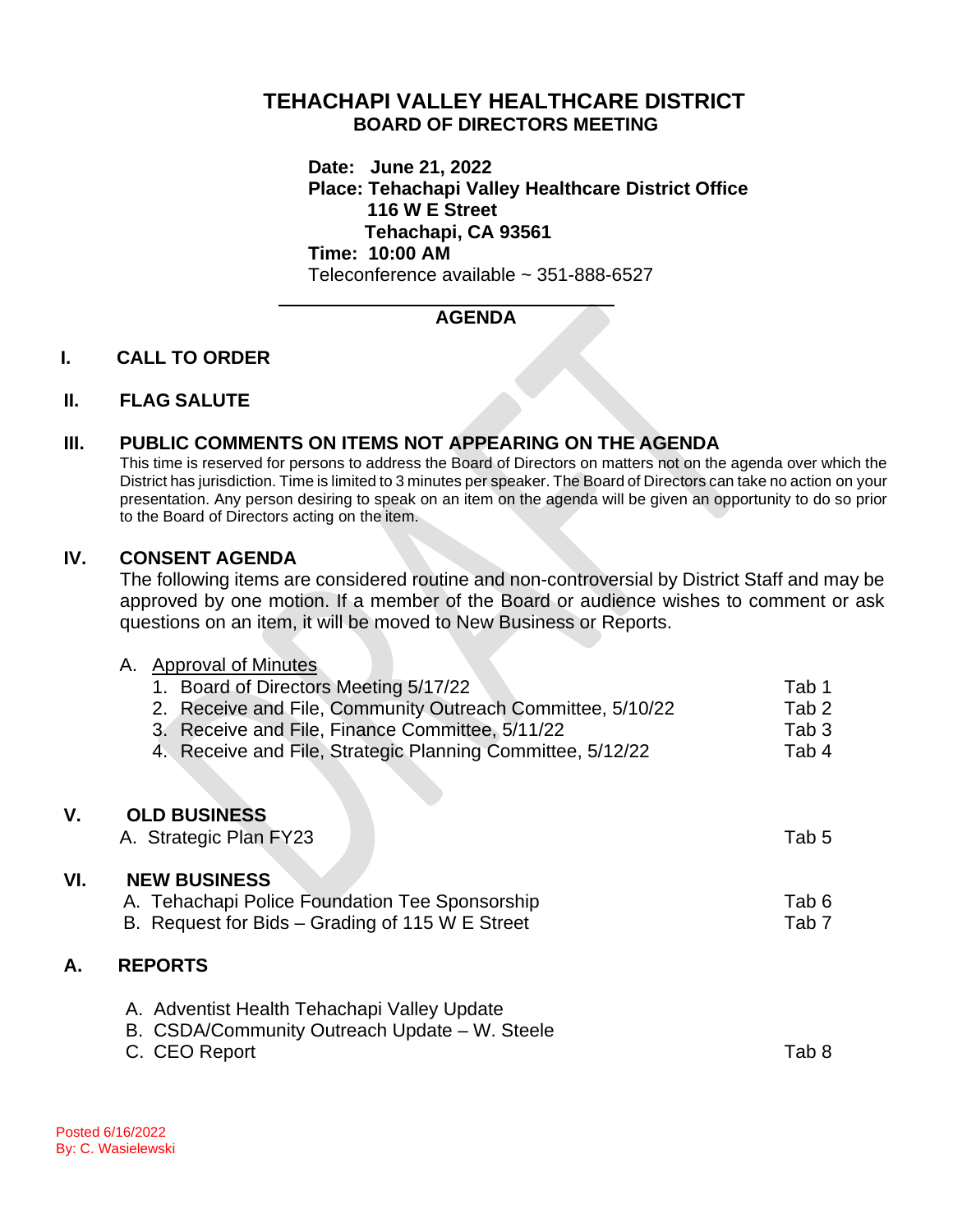## **B. BOARD COMMENTS ON ITEMS NOT APPEARING ON THE AGENDA**

## **C. CLOSED SESSION**

## **A. LEASE NEGOTIATIONS**

- Property: 1100 Magellan Dr., Tehachapi, CA
- Negotiator: CEO, Legal Counsel
- Parties: TVHD, Adventist Health
- Under negotiation: term, rent

## **D. ADJOURNMENT**

# **NOTICE TO THE PUBLIC**

#### **PUBLIC COMMENT PERIOD FOR REGULAR MEETINGS**

Members of the public may comment on any item on the agenda before the Board takes action on it. The public may also comment on items of interest to the public that is within the subject matter jurisdiction of the Board; provided, however, the Board may not take action on any item not appearing on the agenda unless the action is otherwise authorized by law. Any person addressing the Board will be limited to a maximum of three (3) minutes so that all interested parties have an opportunity to speak.

#### **COPIES OF PUBLIC RECORDS**

All writings, materials, and information provided to the Board for their consideration relating to any open session agenda item of the meeting are available for public inspection and copying during regular business hours at the Administration Office of the District at 116 W E St., Tehachapi, California.

#### **COMPLIANCE WITH ADA**

This agenda shall be made available upon request in alternative formats to persons with a disability, as required by the Americans with Disabilities Act of 1990 (42 U.S.C. § 12132) and the Ralph M. Brown Act (Cal. Gov't Cod. § 54954.2). Persons requesting a disability related modification or accommodation in order to participate in the meeting, should contact the Executive Office during regular business hours by phone at 661-750-4848, or in person at the District's Administrative Office at 116 W E St., Tehachapi, California.